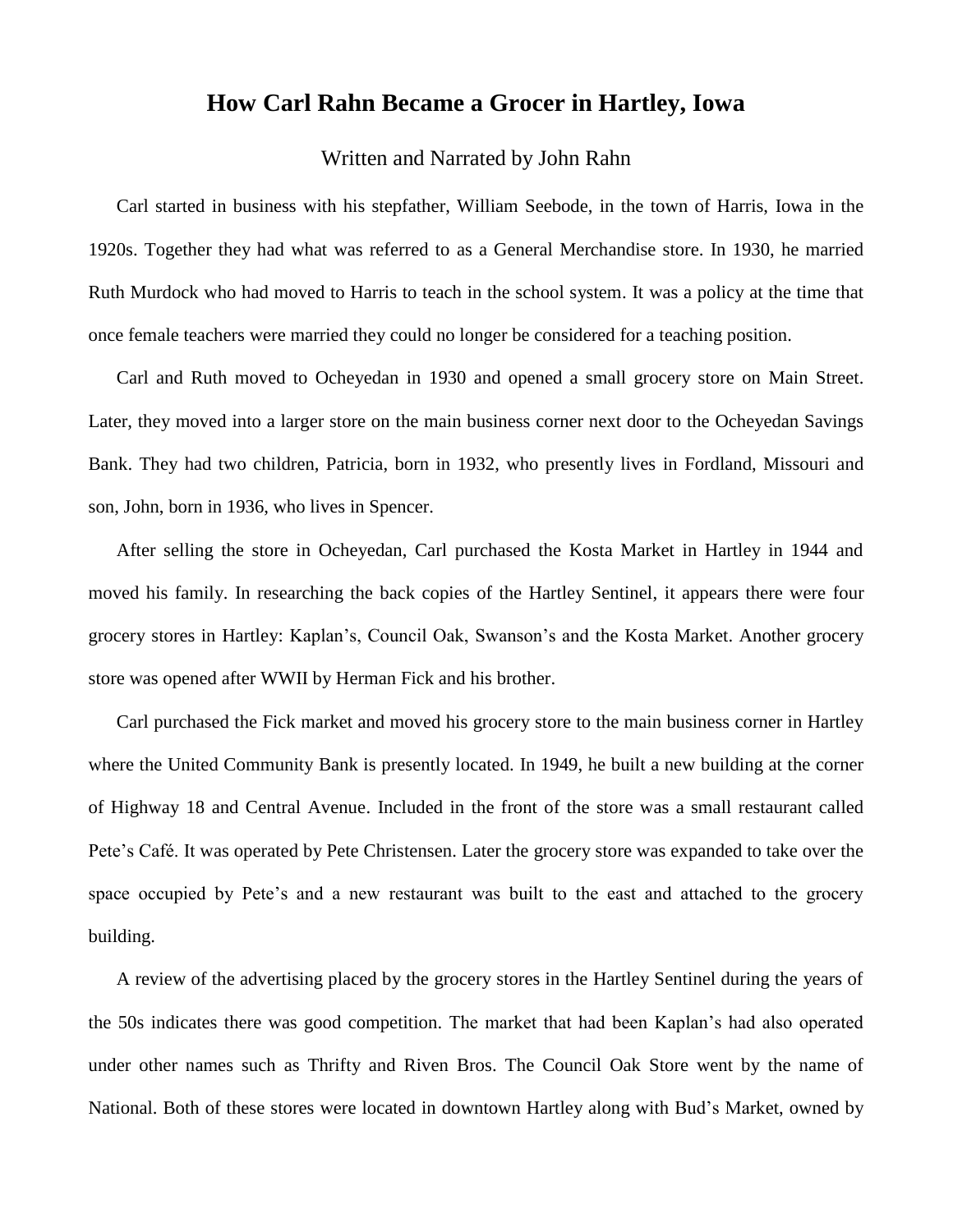Bud Johnson. It was the building Carl had sold when he moved to the highway. Oscar Swanson also operated a grocery store across from the old Methodist Church.

The slogan at the bottom of the grocery advertising Carl put in the Hartley Sentinel was "Carl Rahn Food Market Wants to See You." The ad also included the statement "Locally owned if that means anything to you."

Some of the people who worked for Carl over the years were Donald Treimer, Tom Hamilton, Eddie Popp Jr., Leonard Jurgens, Carroll Dass, Bob Putnam, Emma Hopfe, Iva Schumann, and I believe a Duley Wagner, although I might not have that name right. Duley might have been a brother to Red Wagner of Red's Café.

In August of 1959, Carl sold the grocery store to Marion Koele and Russel Sauer. After that he and his wife operated the café that had once been leased to Pete Christensen. They also moved to Ames for a short period of time and operated the Silver Saddle Motel.

After they retired and moved back to Hartley, he and Ruth began to spend winters first in Florida and then in Arizona. Ruth died in 1969 and later Carl married Edna Fritz.

He died in 1993, at the time of his 93<sup>rd</sup> birthday.

## **Memories by Betty Taylor**

I grew up near Ocheyedan, Iowa, where Ruth Rahn was one of my able Sunday school teachers. There were three grocery stores in town, but my parents always bought their groceries at The House of Rahn.

During WWII, I had two brothers in the service, one in the states and the other in Africa and Italy. When my mother purchased items to pack boxes for her sons, Carl was certain to add a few items free of charge. Once he threw in a couple of boxes of F&F Cough Drops, with a note that said, "Horse Medicine from The House of Rahn."